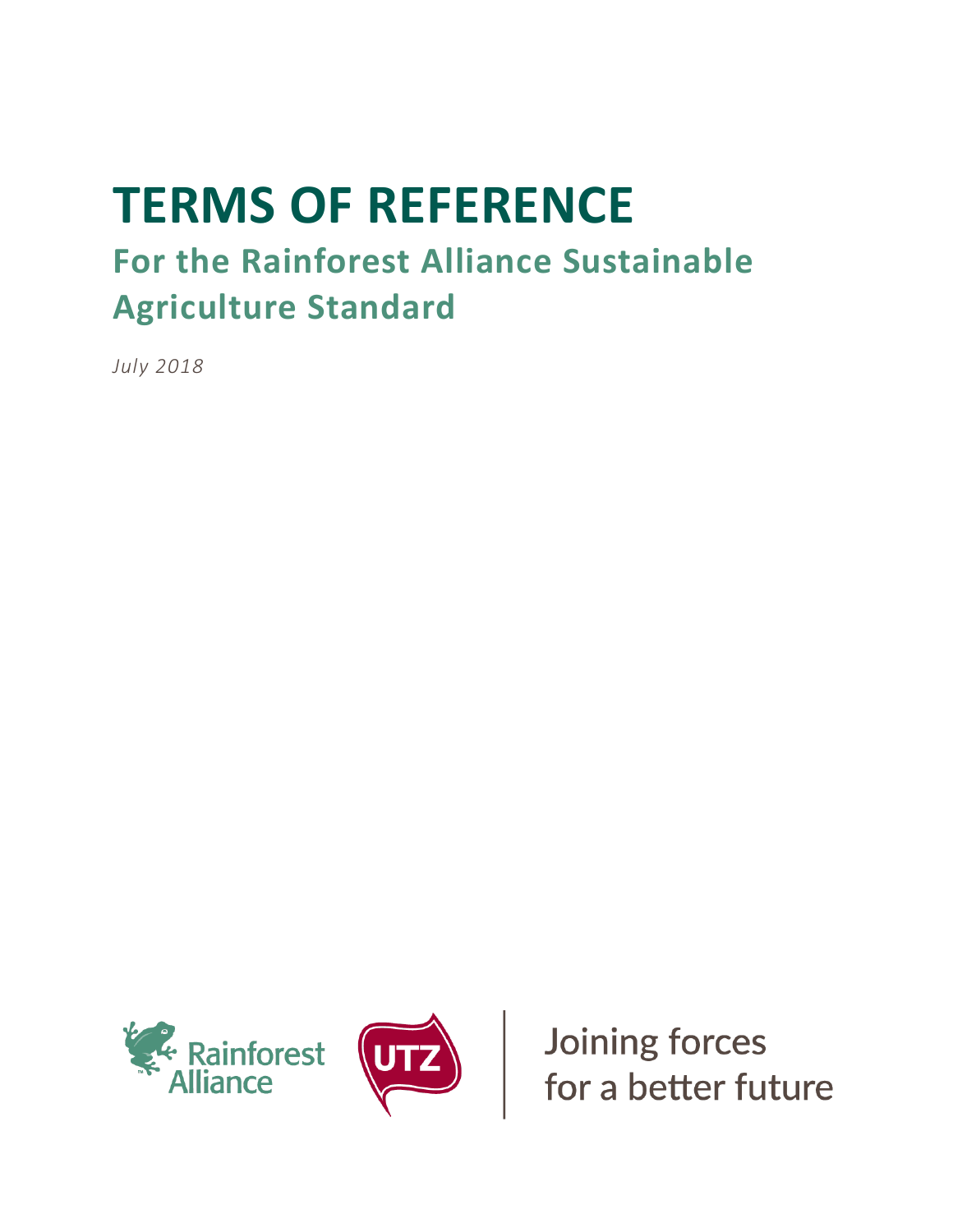Rainforest

## **1. INTRODUCTION**

In January 2018, UTZ and the Rainforest Alliance have merged to build a new organization under the name of the Rainforest Alliance. The organizations have merged in response to the critical challenges facing humanity: deforestation, climate change, systemic poverty, and social inequity. By combining their respective strengths, the new organization will be in a better position to achieve the scale of impact necessary to meet these challenges effectively. The mission of the Rainforest Alliance is to build a future in which nature is protected and biodiversity flourishes, where farmers, workers, and communities prosper, and where sustainable land use and responsible business practices are the norm. The Rainforest Alliance envisions a world where people and nature thrive in harmony, and aims:

- to bring together producers, businesses, governments, and civil society to create a more sustainable world;
- to rejuvenate agricultural landscapes and protect forests, foster sustainable livelihoods and build climate resilience across vulnerable regions;
- to transform business practices, drive supply chain innovation, and engage consumers in positive change; and
- to set the bar for sustainable agriculture.

Both UTZ and the Rainforest Alliance have a long-standing history and experience in certification of sustainably produced agricultural products as a tool to promote sustainable production and to connect markets, producers and consumers. The Rainforest Alliance has announced that it will publish a single, new agriculture certification program that builds on the best of both existing programs in 2019. Part of the new certification program will be a new sustainable agriculture standard that will be designed to maximize positive social, environmental, and economic impact, while offering farmers an enhanced framework to improve their livelihoods while protecting the landscapes where they live and work.

The Rainforest Alliance intends with the new standard not only to harmonize the existing standards, and to make revisions based on past experiences, but also to bring innovation, making use of recent knowledge and insights in certification and standard setting. UTZ did a review of its agricultural standard in May 2017. The Rainforest Alliance's newly revised standard became effective per 1 July 2017.

This Terms of Reference document for the Rainforest Alliance Sustainable Agriculture Standard contains information on the scope, the justification and the envisaged outcomes of the standard. It describes the identified risks and mitigating actions and provides a summary of the main intended features of the standard. The Terms of Reference will be updated at least with every subsequent revision of the standard.

# **2. SCOPE**

The scope of the standard is to address sustainability issues in agricultural production. The standard focusses on the main categories of crops that are currently within the existing certification programs, which are tree crops (such as coffee, cocoa, tea and palm oil), fruits (such as bananas, coconuts and pineapples), nuts (such as hazelnuts) and cut flowers. Spices, herbs and vanilla may be included, and the Rainforest Alliance is also exploring possibilities to work with the Union for Ethical Biotrade (UEBT). The geographical scope of the standard is global, with a focus on the main geographical areas where mentioned crops are grown. Furthermore, the scope of the standard is on the whole farm, that is, the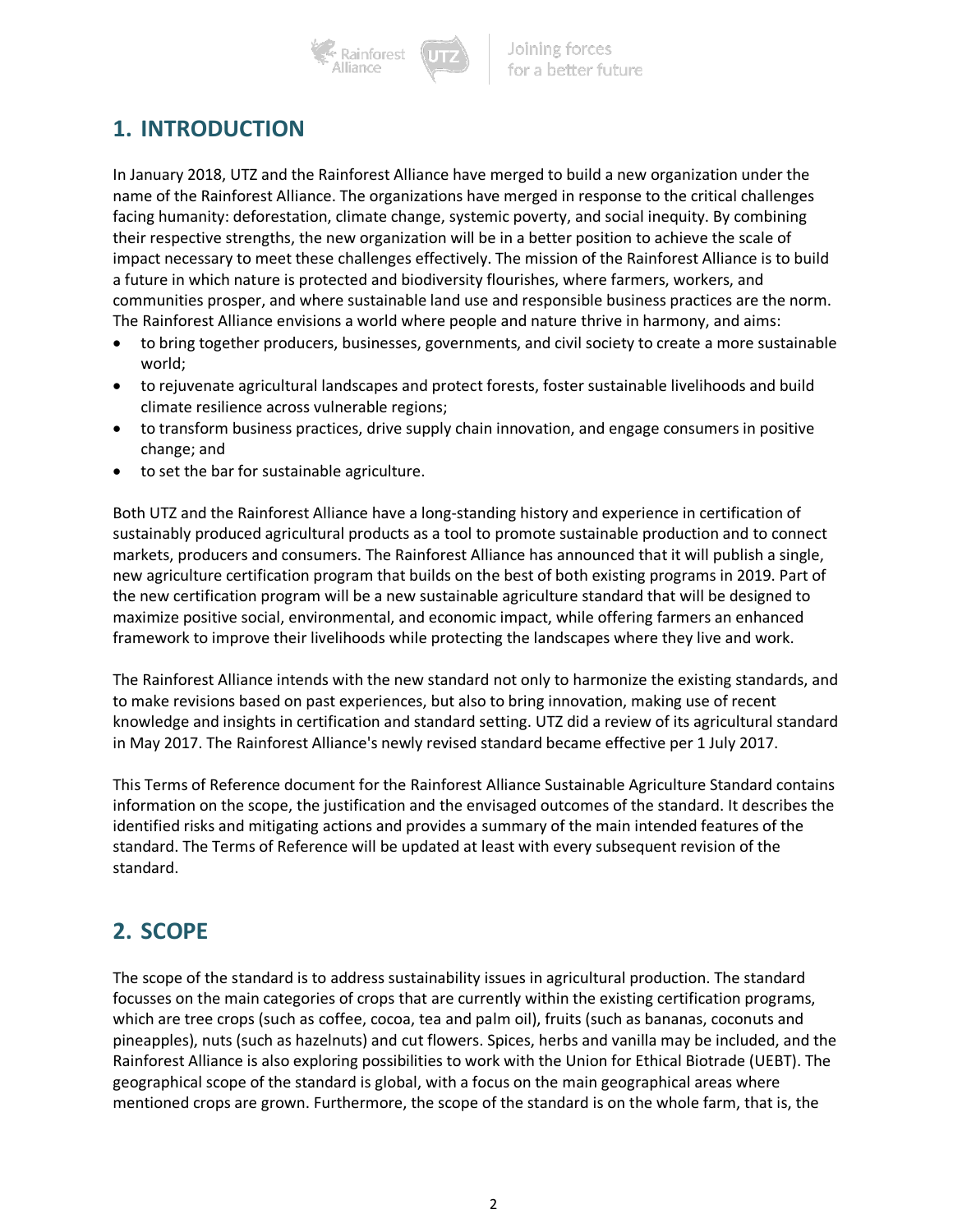

requirements of the standard, as a principle, apply to the whole farm, and not just to the certified crop. Crop type specific agronomic practices for non-certified crops may be excluded from the audit scope of the farm. Also, not necessarily all crops or products derived from a certified farm can be sold as certified.

# **3. JUSTIFICATION**

There are several sustainability issues at stake in agriculture. On the natural resources dimension main issues include degradation of land and terrestrial ecosystems, degradation of water resources, biodiversity loss, and overuse of pesticides and increase of green-house gas emissions. On the social dimension, main issues include gender inequality, social inequity, child labor, over exploitation of workers and bad working conditions*.*

Deforestation depletes biodiversity by destroying habitat. Maximizing harvests on existing cropland is critical to a global food security. The race to feed the world's growing population (projected to be 9.8 billion by 2050), while also addressing the impacts of climate change on farms, remains actual. Thriving farmers and healthy forests go hand-in-hand. Subsistence farming and commercial farming combined are responsible for more than 80 percent of tropical deforestation. As the world's population increases, so does the demand for food, and with it, the pressure to raze forests for more farmland. Making current cropland more productive is one of the most direct ways to improve farmer livelihoods and halt deforestation.

On the other hand, climate change threatens our ability to ensure global food security, eradicate poverty and achieve sustainable development. Climate change has both direct and indirect effects on agricultural productivity including changing rainfall patterns, drought, flooding and the geographical redistribution of pests and diseases. The vast amounts of CO2 absorbed by the oceans causes acidification, influencing the health of our oceans and those whose livelihoods and nutrition depend on them (source: FAO).

Extreme poverty rates have been cut by more than half since 1990. While this is a remarkable achievement, one in five people in developing regions still live on less than \$1.90 a day, and there are millions more who make little more than this daily amount, plus many people risk slipping back into poverty. Poverty is more than the lack of income and resources to ensure a sustainable livelihood. Its manifestations include hunger and malnutrition, limited access to education and other basic services, social discrimination and exclusion as well as the lack of participation in decision-making. Economic growth must be inclusive to provide sustainable jobs and promote equality (source: UN SDG #1).

The international community has made significant strides towards lifting people out of poverty. The most vulnerable nations – the least developed countries, the landlocked developing countries and the small island developing states – continue to make inroads into poverty reduction. However, inequality still persists and large disparities remain in access to health and education services and other assets. Additionally, while income inequality between countries may have been reduced, inequality within countries has risen. There is growing consensus that economic growth is not sufficient to reduce poverty if it is not inclusive and if it does not involve the three dimensions of sustainable development – economic, social and environmental. To reduce inequality, policies should be universal in principle paying attention to the needs of disadvantaged and marginalized populations (source: UN SDG#10).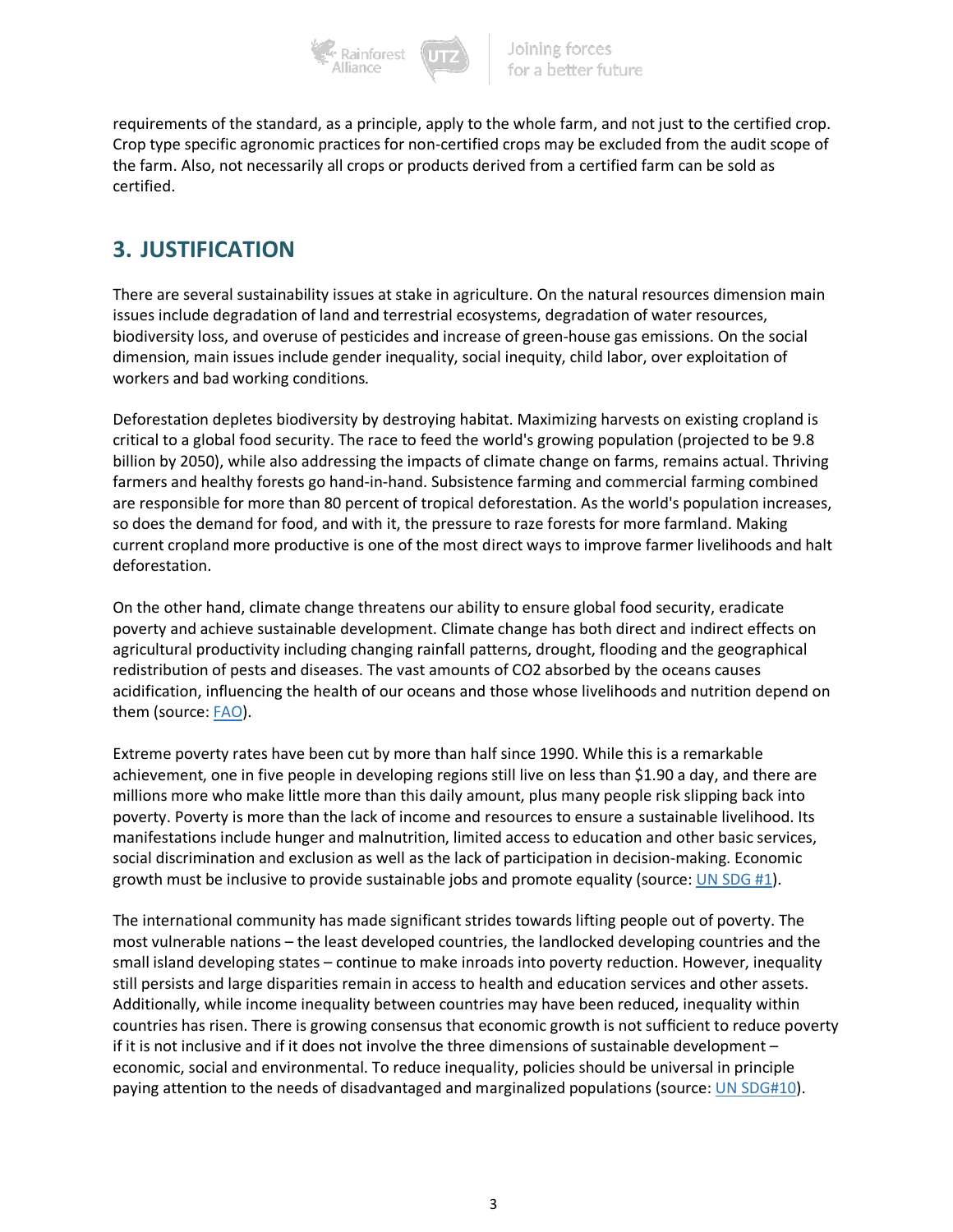

These sustainability issues are not new, progress has been made in acknowledging and addressing them, but much remains to be done. The implementation and upscaling of a sustainable agriculture standard, as part of a certification program connecting producers, markets and consumers, has proven to be a useful tool to acknowledge and address the most pressing issues. The growing number of producers, producer groups, and buyers who have adopted and implemented the UTZ and/or the Rainforest Alliance standards shows that standards help actors in the value chain to address sustainability issues. At the same time, a growing body of evidence<sup>1</sup>, including independent impact evaluations commissioned by our standards<sup>2</sup>, show that the outcomes and impacts of standard implementation are variable and context dependent. Certification contributes, but is not sufficient to solve these problems. As a result of these insights UTZ and RA have expanded the scope of the program and interventions into sector-level and landscape level collaboration, and advocacy. At the same, there is a need to make the standard more flexible and responsive to local conditions.

There are other standards addressing sustainable agriculture production, such as Fairtrade, Fairtrade USA, Global Coffee Platform, UEBT, IFOAM, Global GAP and SAI. The Rainforest Alliance is of the opinion that, although many of these standards have the same or very similar goals and objectives, their approaches differ, so that they have a complementary function in making valuable contributions to solving the main sustainability issues. The Rainforest Alliance will continue to seek cooperation, where possible, with these standards, for example through ISEAL initiated activities, and also through direct interactions.

# **4. OUTCOMES**

The Rainforest Alliance Theory of Change consists of three separate but related pathways. The first pathway helps the Rainforest Alliance achieve farm-level impacts through standards and assurance, training and capacity building, and farm-level project support strategies. These farm-level impacts are magnified through market development, consumer engagement, monitoring, evaluation and research, and advocacy for policies and incentives that support sustainable agriculture. The second pathway helps the Rainforest Alliance transform sectors through policy advocacy strategies. The third pathway helps the Rainforest Alliance build resilient communities and landscapes through stakeholder partnerships, and landscape and community-based project support strategies. These pathways both help the Rainforest Alliance realize sector-wide and landscape-level impacts and will be discussed together in this section.

The Rainforest Alliance Sustainable Agricultural Standard will be an essential element of the first pathway, that is, supporting and incentivizing farmers, groups and companies to achieve improved farmlevel livelihood and conservation impacts. The Rainforest Alliance's standard setting and assurance strategies contribute to a more meaningful and practical standard and robust certification policies, systems and tools, which, in turn, result in a more effective, efficient and transparent Rainforest Alliance certification and assurance system.

 <sup>1</sup> https://www.standardsimpacts.org/resources-reports/iseal-report-effectiveness-standards-driving-adoptionsustainability-practices; https://www.campbellcollaboration.org/library/agricultural-commodity-productioncertification-systems-outcomes.html

<sup>2</sup> https://utz.org/what-we-offer/measuring-impact/commissionedstudies/; https://www.rainforestalliance.org/latest?type=impact\_report&types=research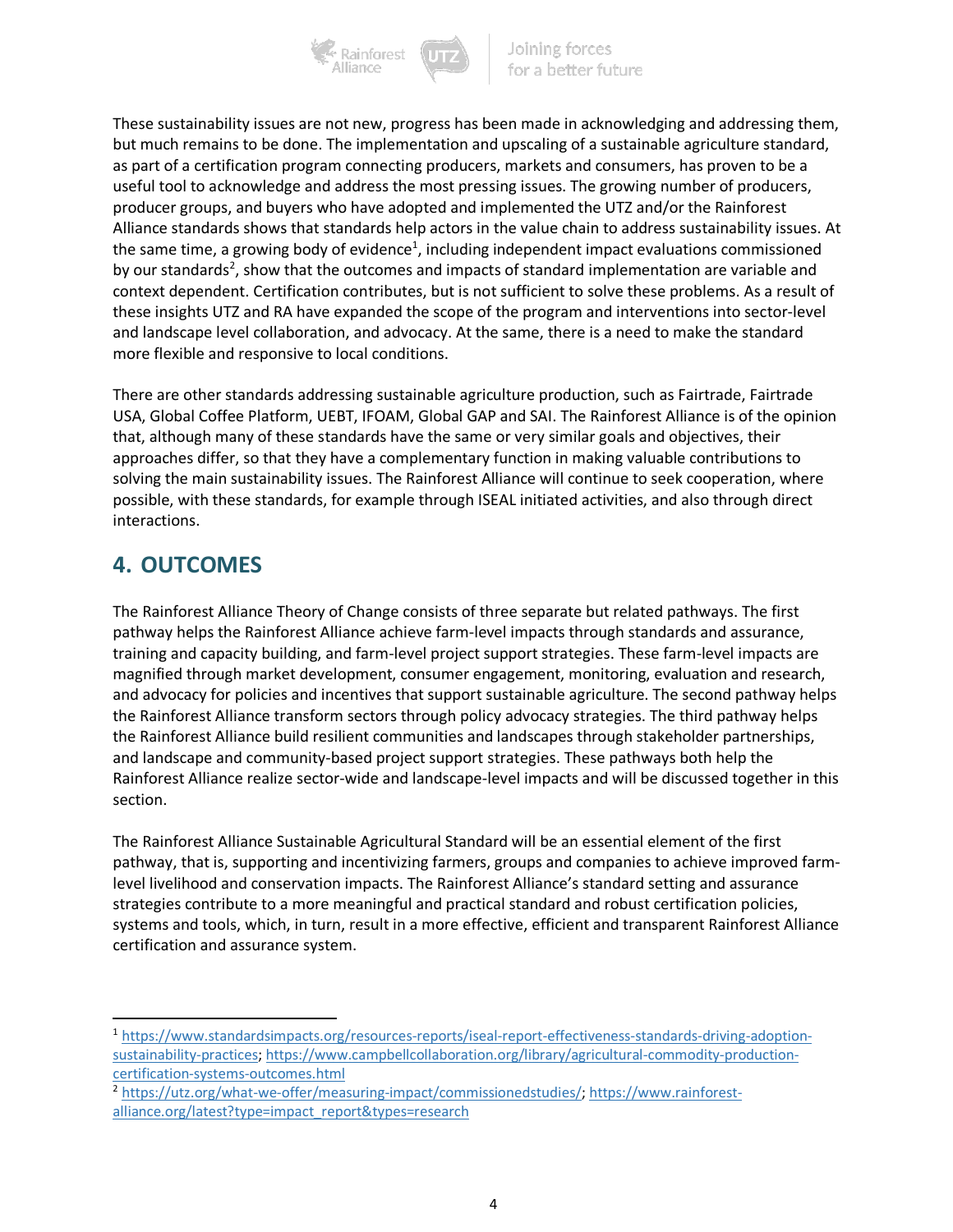

The main economic, social and environmental outcomes that the standard seeks to achieve can be summarized as follows:

| <b>Economic outcomes</b>                   |                                                                                                                                                                                                                                                                                                                                 |  |  |
|--------------------------------------------|---------------------------------------------------------------------------------------------------------------------------------------------------------------------------------------------------------------------------------------------------------------------------------------------------------------------------------|--|--|
| Farm<br>management                         | Groups and farms are managed in an efficient, transparent, inclusive and<br>economically viable manner with reliable data management and good traceability<br>and financial management.                                                                                                                                         |  |  |
| Productivity                               | Farmers have optimized crop yields, improved crop quality, and reduced<br>production costs, all of which help farms optimize productivity and profits over<br>time.                                                                                                                                                             |  |  |
| Living income                              | Farmers are able to improve their business profitability and at least earn an<br>income to allow their families / households to have a decent standard of living.                                                                                                                                                               |  |  |
| Resilience                                 | Farmers build resilience and adaptive capacity to weather and climate related<br>hazards. They diversify their production and income to be more resilient against<br>climate and market volatility.                                                                                                                             |  |  |
| <b>Social outcomes</b>                     |                                                                                                                                                                                                                                                                                                                                 |  |  |
| Living wage                                | Workers remuneration is sufficient for workers and their family to have a decent<br>standard of living.                                                                                                                                                                                                                         |  |  |
| Working<br>conditions                      | Farmers and workers have healthy and safe living & working conditions, including<br>access to healthcare.                                                                                                                                                                                                                       |  |  |
| Human rights                               | Farms have improved capacity and performance in assessing and addressing risks<br>and issues of child labor, forced labor, discrimination and gender based topics.<br>Minors are not exposed to harmful labor conditions. Workers enjoy essential<br>social rights, including freedom of association and collective bargaining. |  |  |
| Local<br>communities                       | Farms support local communities and avoid negative impacts.                                                                                                                                                                                                                                                                     |  |  |
| <b>Environmental outcomes</b>              |                                                                                                                                                                                                                                                                                                                                 |  |  |
| Forests and other<br>natural<br>ecosystems | Farmers conserve, maintain, and restore natural ecosystems and their services, in<br>particular forests, wetlands, mountains and drylands. Farmers do not contribute<br>to deforestation, forest degradation and destruction of other natural ecosystems.                                                                       |  |  |
| Biodiversity                               | Farmers avoid degradation of natural habitats, contribute to improving<br>biodiversity and help to prevent the extinction of threatened species.                                                                                                                                                                                |  |  |
| Environment                                | Farmers reduce pollution, minimize release of hazardous chemicals and treat<br>wastewater. Farmers reduce waste generation through prevention, reduction,<br>recycling and reuse. Farmers do not use banned pesticides                                                                                                          |  |  |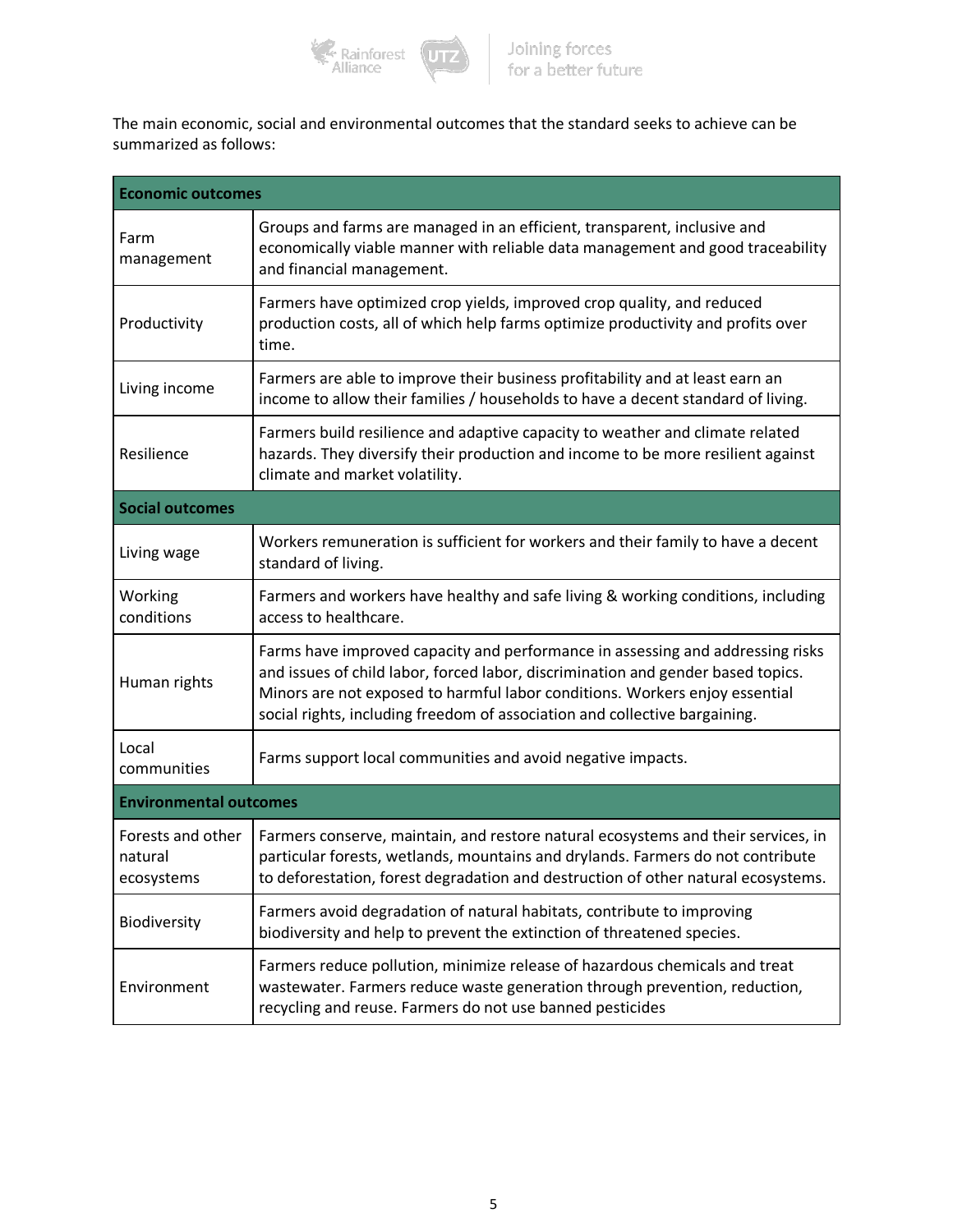

| Ecosystem<br>services        | Farm inputs and natural resources are used efficiently and managed sustainably,<br>minimizing the negative effects on the environment. Natural cycles are optimized<br>to increase resilience to climate change, to improve soil fertility/health, to attract<br>pollinators and natural enemies to pests, and to improve water retention and<br>management. |
|------------------------------|--------------------------------------------------------------------------------------------------------------------------------------------------------------------------------------------------------------------------------------------------------------------------------------------------------------------------------------------------------------|
| Climate change<br>mitigation | Farmers contribute to reduction of greenhouse gas emissions.                                                                                                                                                                                                                                                                                                 |

# **5. MAIN FEATURES**

The Rainforest Alliance has internally formulated some main features of the new standard. They are based on the review of the current standards, on recent knowledge and insights in certification and standard setting, and on stakeholder input that was received over the past years. Those intended features of the new standard connect with the new strategy of the Rainforest Alliance. Of course, the standard will undergo a full public consultation process, in line with the ISEAL Standard Setting Code, and stakeholders will have ample possibilities to provide input, also on those intended features of the standard.

#### *Performance driven*

The new standard will define clear objectives and focus on measuring outcomes, in addition to prescribing practices. The data that will be gathered through this system will give better insights into the actual situation, can be used to diagnose the existing sustainability gaps, should give insights into improvements made, and would make it possible to drive and reward performance. The data coming from the implementation of the standard can be used to monitor commitments and to learn and exchange on best practices.





#### *Core criteria*

There will be a list of core criteria that are seen as requirements to become certified, and that will essentially be similar to the critical or mandatory criteria of the current Rainforest Alliance and UTZ standards. The Rainforest Alliance intends to restrict the number of core requirements, in particular for smallholders, e.g. by having less documentation requirements, so that more focus can go to the implementation of the standard instead of on documenting. The characteristics of the core criteria will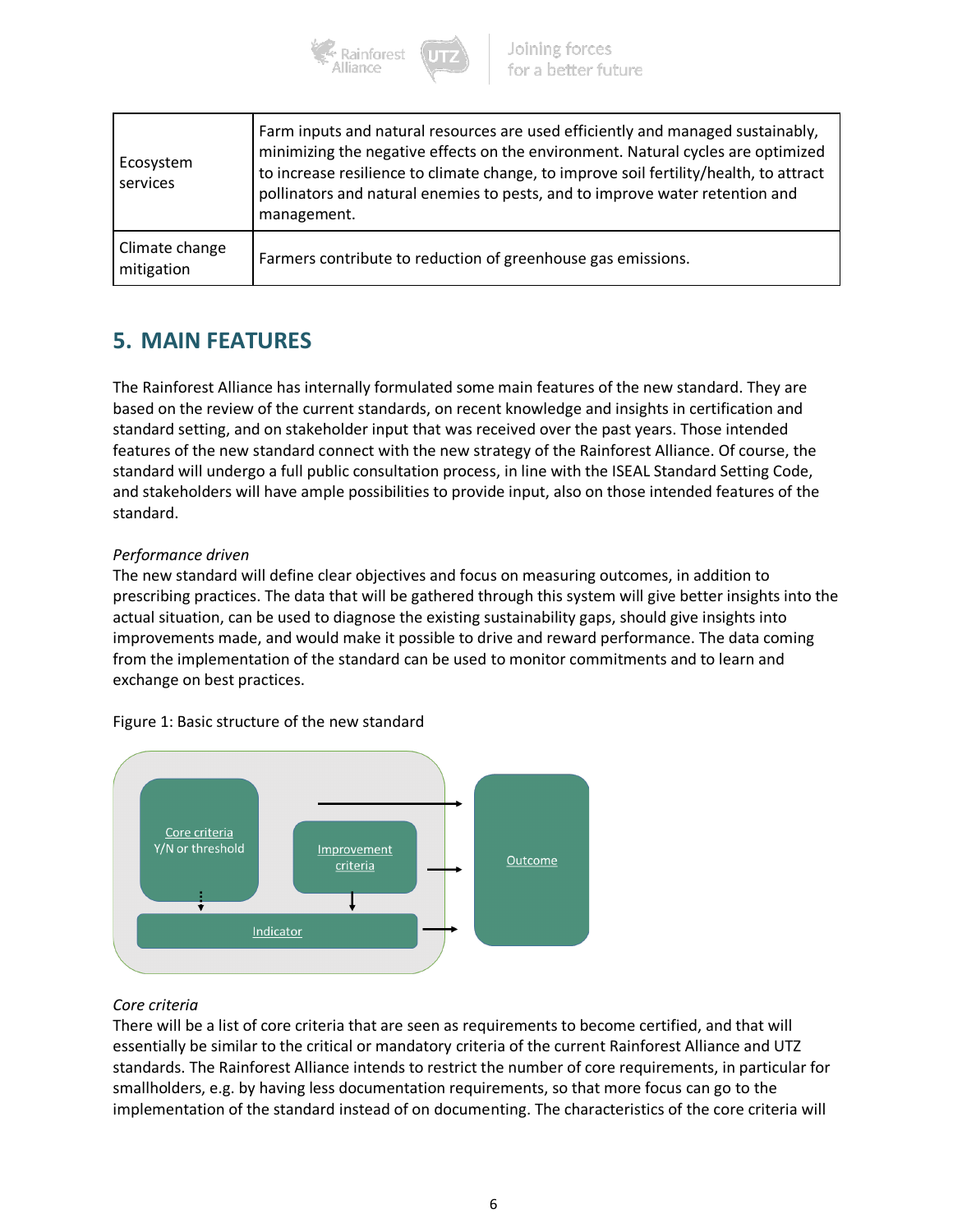

be mainly binary, and prescribing practices. In some cases, the core criteria will contain a set threshold (e.g. minimum wage).

#### *Improvement criteria*

For a selected number of key sustainability issues, the standard will include improvement criteria. Indicators will be developed to assess the performance (level of improvement) on these issues. The new standard will allow for the possibility to include improvement targets; either at regional/global level, or demonstrating improvement compared to the previous audit.

The principle of continuous improvement can be expanded, moving away from the 4 or 6 year paths and allowing for a longer stretch depending on the local context. In this way, the new standard will give the opportunity to farmers to address the issues according to their capabilities and local context; it will be more contextualised, and potentially resulting in a greater impact. Additional monitoring would probably be required for these more systemic issues and to better understand the reasons for change. The Rainforest Alliance believes this will make the standard and the program stronger, as there will be more focus on improvement and on measuring improvement. Additionally, the standard, if possible, will lead farmers towards more advanced performance.

#### *Local context*

The new standard can be contextualized, based on producer's characteristics, activities and risks. Risk based approaches will be integrated, to enable producers, particularly groups of farmers, to better implement improvement criteria, target interventions and recognize the value of practices. The set-up of the new standard will eventually make it possible to develop local or regional benchmarks for the key indicators and set regional priorities and agree on mutual commitments towards key sustainability issues. It will be carefully considered if there are consequences for types of claims (off pack) that can be made. Also, contextualisation of the standard should, however, not lead to dilution of the standard, or to inconsistencies in the level of compliance.

#### *Differentiation smallholders / estates*

The new standard may enable certain differentiation between smallholders and plantations in regards to some core criteria and/or improvement criteria based on the inherent characteristics and feasibility of adopting certain practices. For example, for plantations, there will be a stronger focus on core criteria (compliance) regarding social issues for workers and on-farm living families, and certain environmental topics. The focus for smallholders will be more on improvement and on profitability, and less focus on documentation. Also, the improvement criteria may vary between smallholders and estates. This requires a clear line between smallholder group certification and plantations (individual) certification. The definition of smallholder may need to vary, depending on the country or region. The definition will likely take into account if farmers are primarily using hired labor, or family labor.

#### *Data and indicators*

The new standard needs to facilitate efficient data collection to allow for monitoring progress. The Rainforest Alliance is still exploring different ways of implementing the data collection for this new system: data can be collected through the IMS, trader M&E systems, external data sources (satellite) and/or additional data collection could be done by auditors/3rd parties. The Rainforest Alliance strives for mapping of GPS polygons of all farms (with GPS points as a minimum). It is important that collected data can be used at farm / IMS level, that support is given on collection and use of data, and that the data collection brings direct value.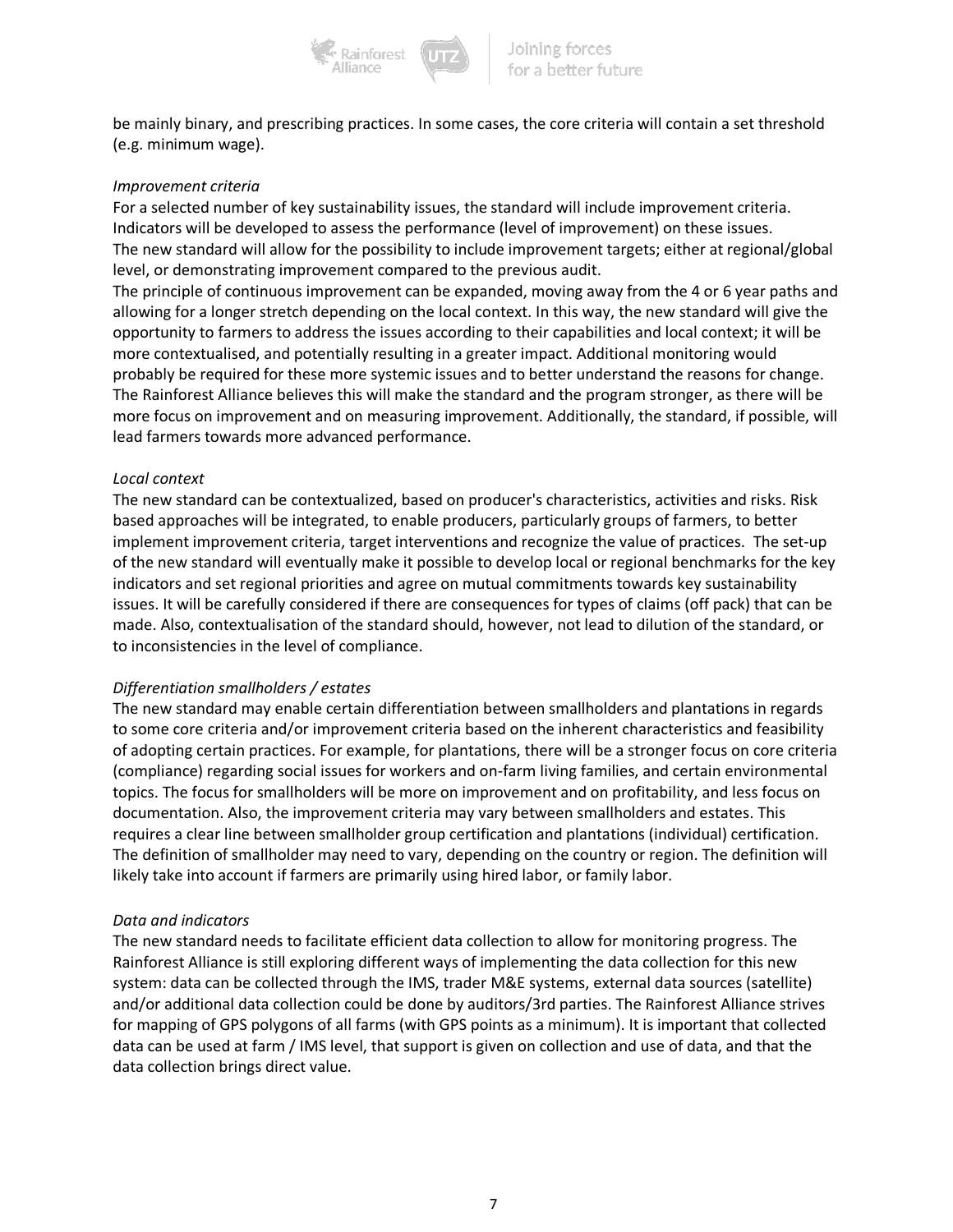

#### *Principle approach for some key topics*

- Premium/Economic transparency the Rainforest Alliance sees a certification premium as an important incentive and contribution to cover the investments for certification and will carefully review the role of a mandatory premium. It is important to realize that the farm economics discussion is however bigger than premium only, i.e. includes also general market pricing versus average costs of production, etc. and needs to be further explored. Also, it may include involving buyers / companies in specific targeted investments, based on outcome data retrieved form the certification program.
- Deforestation the Rainforest Alliance is carefully exploring the option that farmers who have deforested/converted in the past can participate in the program, but only with compensation of recent conversion. Since this is a both complex and contentious topic, it needs substantial further research. The Rainforest Alliance intends to remain strict on current conversion by certificate holders.
- Child labor the Rainforest Alliance wants to build on and further improve a child labor approach that goes beyond sanctions, and that aims to find real solutions through prevention, monitoring and remediation.
- Traceability the Rainforest Alliance will give particular focus to improving traceability, in response to current credibility issues related to traceability
- Other important topics the Rainforest Alliance will continue to address other important topics as in the current standards – such as housing for workers on estates, use of Personal Protective Equipment (PPE) and labor rights on estates.
- In general: the Rainforest Alliance will safeguard that the standard is concise and written in clear, straightforward language to ensure good uptake with farmers and other stakeholders.

### **6. RISK ASSESSMENT**

The Rainforest Alliance has made an assessment of risks in implementing the standard, that is, identification of factors that may negatively affect the ability to achieve its outcomes, and of potential unintended consequences from its implementation. Also, possible corrective actions to mitigate the risks have been identified, that will partly fall under standard development and partly on implementation and other RA programmes. They can be summarized as follows:

| <b>Risk</b>                                                   | <b>Corrective action</b>                                                                                                                                                                                                                |
|---------------------------------------------------------------|-----------------------------------------------------------------------------------------------------------------------------------------------------------------------------------------------------------------------------------------|
| Lack of incentives to invest in and<br>implement the standard | Explore incentive mechanisms for the different types of<br>producers: Explore how premium or other benefits could<br>act as incentives for farmers to adopt good practices (key<br>for success of the re-imagine certification vision). |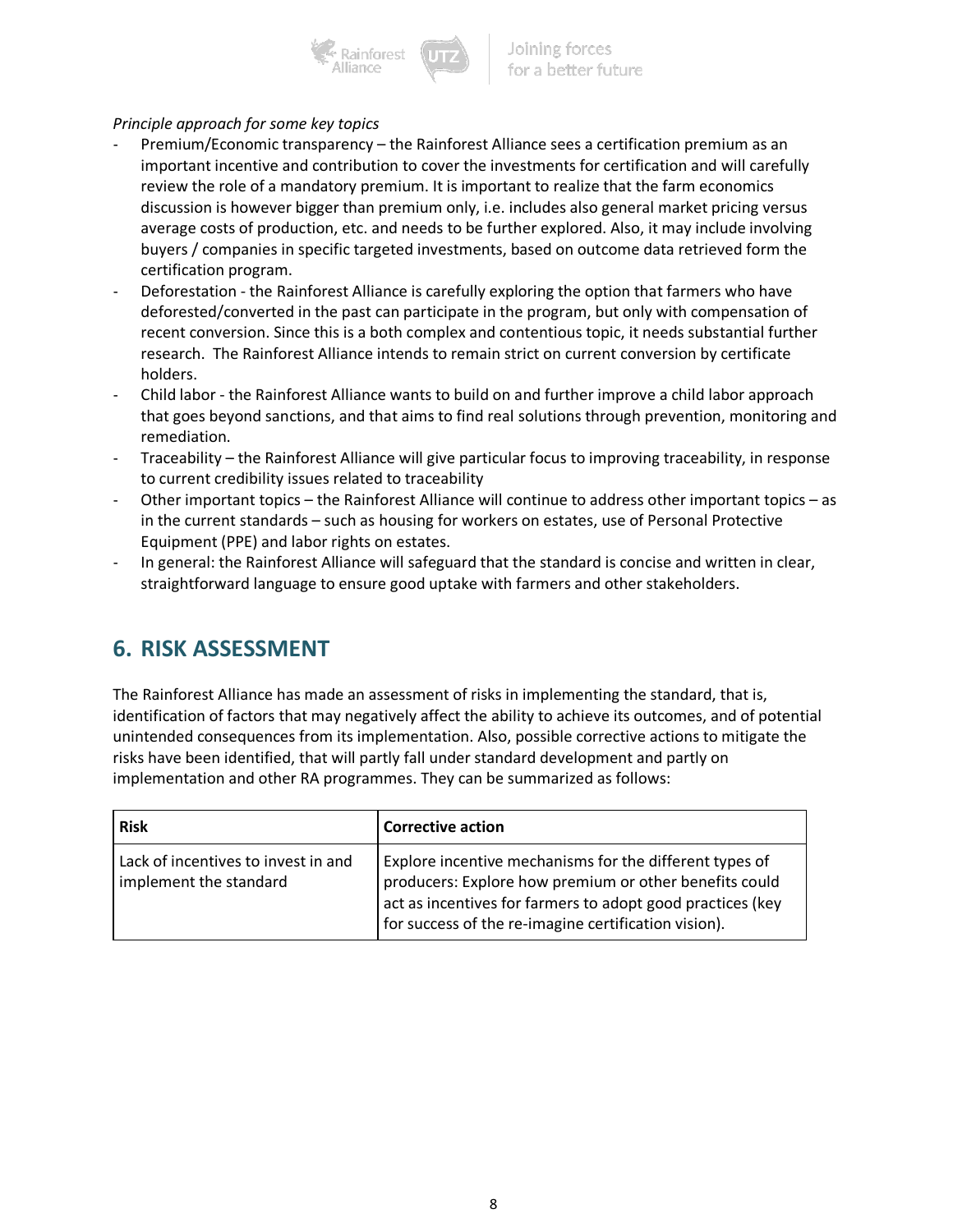

| Implementation may not be already<br>profitable in first year of<br>certification                           | Define support mechanisms for producers to make their<br>own cost/benefit assessment and create their own business<br>case.<br>Performance based system whereby farmers can have<br>more flexibility in the pace of making improvements.<br>Promote the set-up of demo plots to keep farmers<br>motivated on outcomes.<br>Record keeping demonstrating the real benefits of the<br>adoption of sustainable practices.<br>More systematic studies on the impact on farm level.<br>Highlight and promote the benefit of inter-cropping<br>systems, monitoring as well the income that comes from<br>those crops and keeping good records by the farmers. |
|-------------------------------------------------------------------------------------------------------------|--------------------------------------------------------------------------------------------------------------------------------------------------------------------------------------------------------------------------------------------------------------------------------------------------------------------------------------------------------------------------------------------------------------------------------------------------------------------------------------------------------------------------------------------------------------------------------------------------------------------------------------------------------|
| Insufficient knowledge to<br>implement the standard                                                         | Develop proper training methodologies/practices,<br>consistently implemented in different contexts.<br>Including strengthening of IMS (e.g. on data management)<br>Offering simple and clear dashboards to interpret the data<br>that is collected through the certification system.<br>Ensure literacy and numeracy skills are being promoted.<br>Ensure access to education, at least for compulsory school-<br>attending ages.<br>Improve quality of certification related training offered by<br>3rd parties.                                                                                                                                      |
| Insufficient market access to sell<br>certified products                                                    | Explore how we can better link demand and supply (e.g.<br>through engagement with retailers)<br>Scale up sustainability as concept (beyond stimulating<br>certification).                                                                                                                                                                                                                                                                                                                                                                                                                                                                              |
| Insufficient access to inputs (e.g.<br>crop propagating material, or<br>alternatives to harmful pesticides) | Make sure the compliance with the minimum and<br>improvement criteria is based on factors that can be<br>controlled by the producers.<br>Encourage training & service delivery from the IMS<br>Take a more proactive role in identifying where and how<br>inputs could be made available. For example, non-chemical<br>pest control methods.<br>Have IMS Implement a concerted approach for providing<br>inputs with proper technical training/support for correct<br>application on input.<br>Sector approach initiatives (advocacy at national level) to<br>ensure that the inputs required to produce sustainably can<br>be available.              |